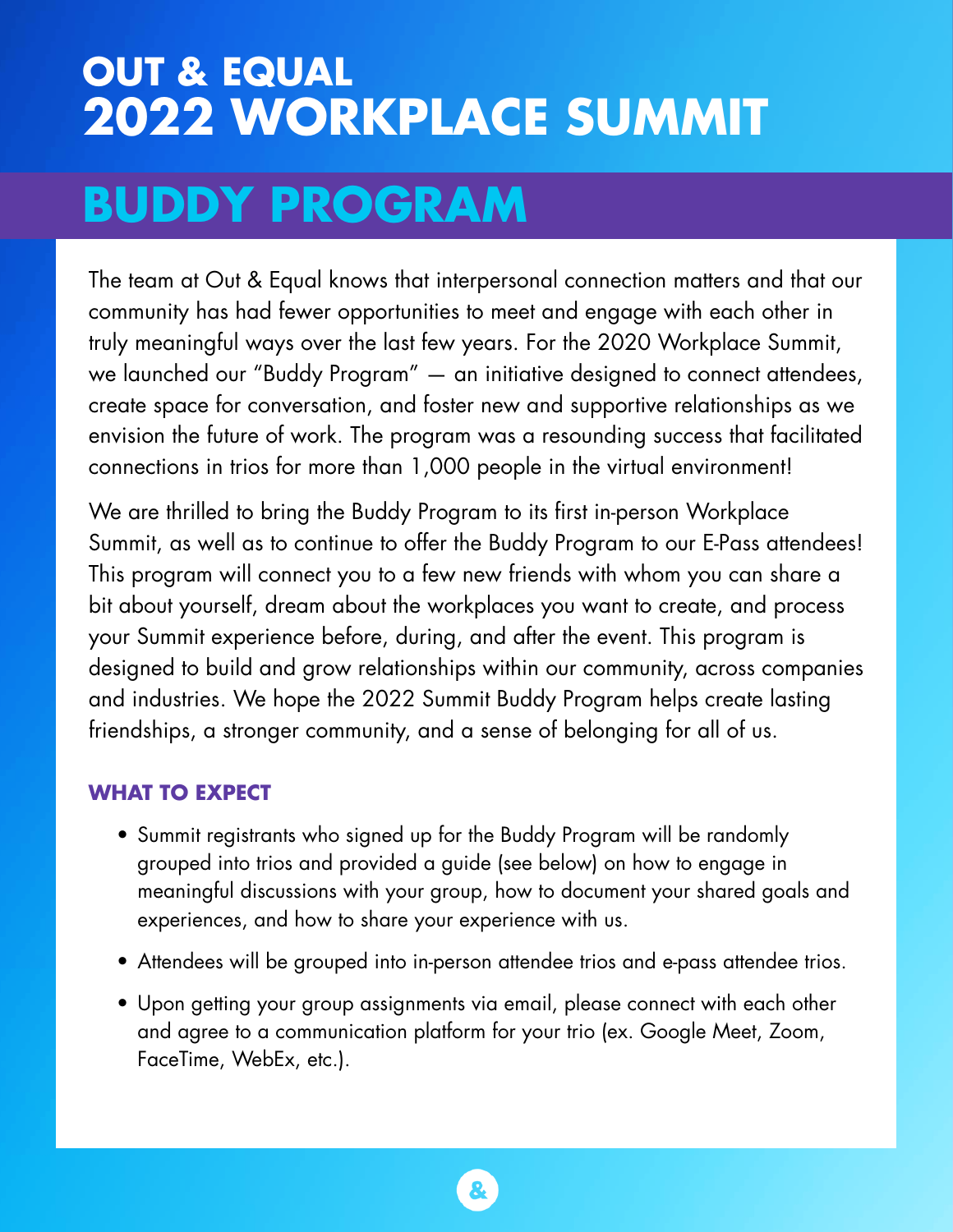• By leaving communications up to the individual groups, we aim to give you the flexibility to drive your own connection and experience! We hope you make the most of this opportunity and we encourage you to be bold and reach out to your buddies rather than wait for them to make the first move. You never know what kind of connections you might create!

### **MEETING RECOMMENDATIONS**

- We recommend each group tries to meet three times to make the most of this experience and cement your connection with one another: at least once before, once during, and once after Summit. Schedule your first meeting as soon as you can!
- Participants should commit to showing up and thoughtfully connecting with one another.
- Not all groups may feel (at first or ever) like fast-friendships or likely professional connections and that's O.K. The guide questions are offered to allow you to share yourselves and your stories, and to hear others' — and that may in fact mean connecting with, and learning from, people in a wide variety of ways. Be openminded to connection, and to the magic of what can happen when you stop to listen to someone who might have a much different experience or story than your own.
- By design, we are not matching participants in any specific ways. We believe that random assignments will allow for the focus to be on human connection rather than any one preconceived idea about who would make the "best connection."
- Be brave: If it feels right to do so, consider sharing about yourself personally. This will give others permission and confidence to do the same.
- Keep all conversations confidential. What happens in your groups should stay in your groups — just like Vegas! And please maintain confidence of anyone and anything that is shared. When in doubt, ask!
	- o If you are meeting online, avoid video recording your meeting. Memorializing your group in a screen shot may be ok but get your colleagues' permission first!

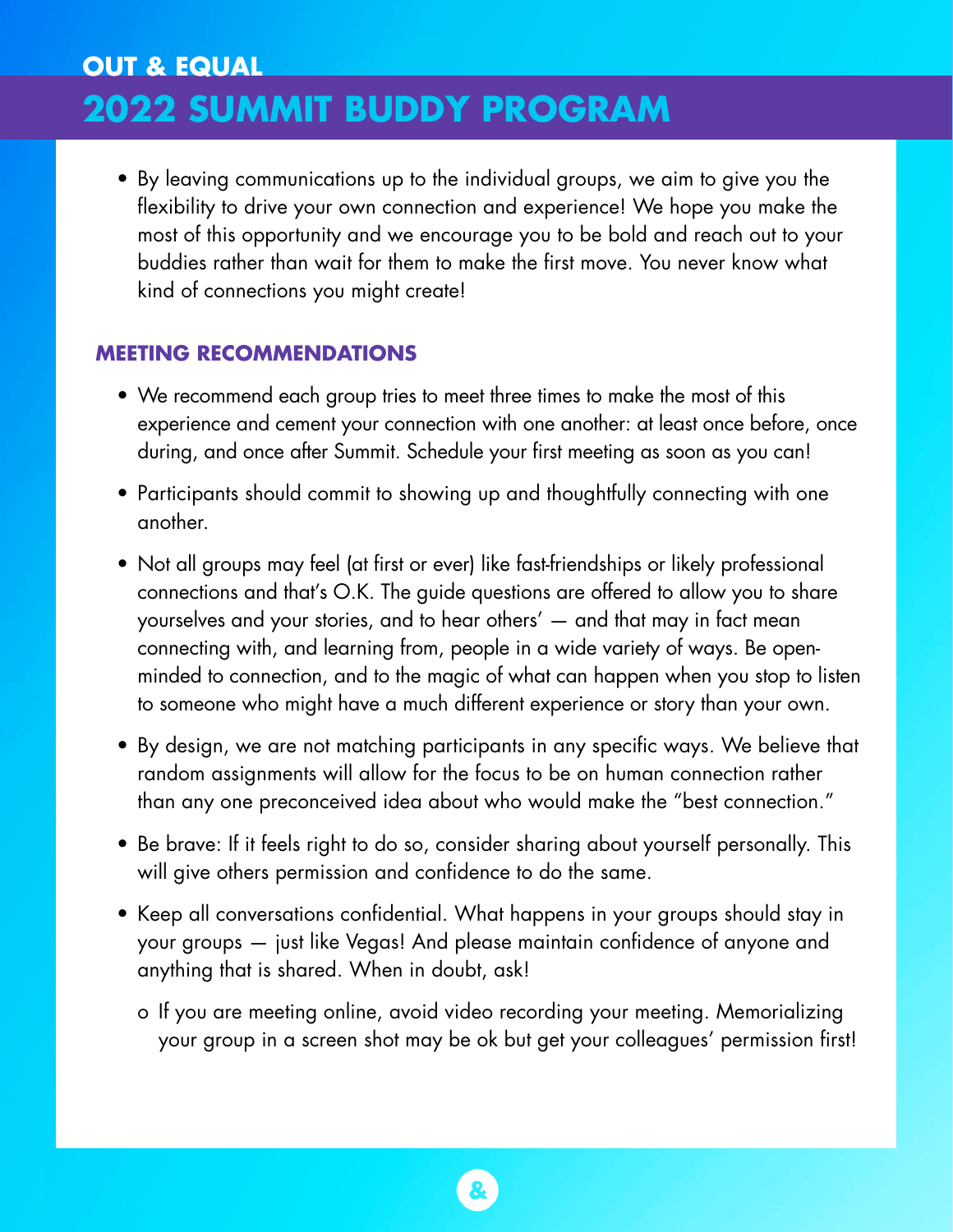- Make time and space for all participants to speak, contribute, and collaborate. There will naturally be those who are more extroverted, introverted or who always seeks balance. Everyone's voice is important!
- If you have a less-than-ideal group experience, be patient and flexible. Especially in these times where you and your colleagues might be balancing work with an unusual set of responsibilities and stresses. Remember, there is always something that connects us.

#### **CONVERSATION GUIDE**

To get things rolling, we are offering the following questions as a starting place for meaningful, connective, and fun conversations.

#### **MEETING #1: HOLD THIS CONVERSATION BEFORE SUMMIT IF POSSIBLE**

Each member should introduce themselves and consider sharing in an "icebreaker" type of conversation. Have fun with these!

- A source of your connection to/passion for the LGBTQ+ community or your LGBTQ+ "coming out" or "staying in" story.
- Discuss the meaning of work and a job/career for you personally. What is your "work" story? Why/How is your LGBTQ+ or Ally identity important to your "work" story?
- What values around work were communicated to you growing up? What would you communicate to the next generation of workers?
- What is one proud career moment?
- Do you have an important piece of advice you received or gave someone else that made a difference? What piece of advice were you given that shaped your "work" journey?
- What do you love about the LGBTQ+ community and our unique "culture" (whatever that means for you)?

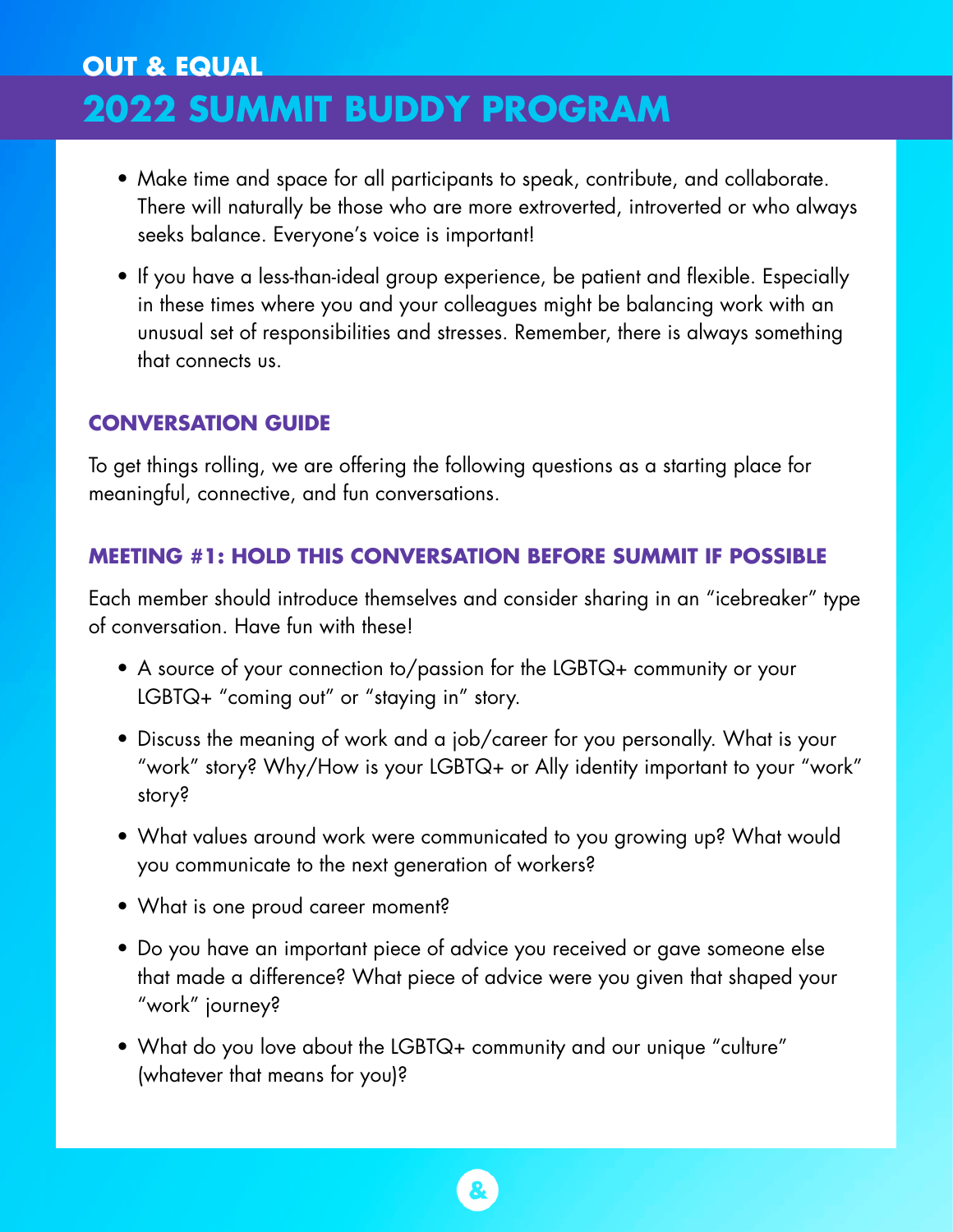- How has the COVID-19 pandemic changed your "work" goals? What changes to the workplace do you think will be lasting?
- How has the COVID-19 pandemic affected the LGBTQ+ community from your perspective?
- What are your expectations for Summit? Have you attended Summit in the past? What was that experience like? What is your favorite Summit memory?
- If you want to meet up during Summit week, the first meeting is a great time to talk about that and exchange contact information.

### **MEETING #2: HOLD THIS DURING SUMMIT (OCTOBER 17-20)**

If you are an in-person attendee, we strongly encourage you to connect in-person if schedules permit. There will be multiple opportunities at Summit for you to meet up attend workshop sessions together, connect during some of the programming breaks, or connect at Night Out! Go at your own pace and remember to consider each person's level of comfortability with being in-person.

If you are an e-pass attendee, hold this meeting on the communication platform of your preference (Google Meet, Zoom, FaceTime, WebEx, etc.) or on the virtual Summit platform.

- What has your experience at Summit been like thus far?
- What has impacted you?
- What speaker(s) are you looking forward to hearing from? What speakers have really impressed you?
- How does it feel to be back at an Out & Equal in-person event?
- Have you attended any of our networking events? What networking sessions have you attended and what have been some of the highlights so far?
- What workshops have you attended or are you most excited to attend this week?